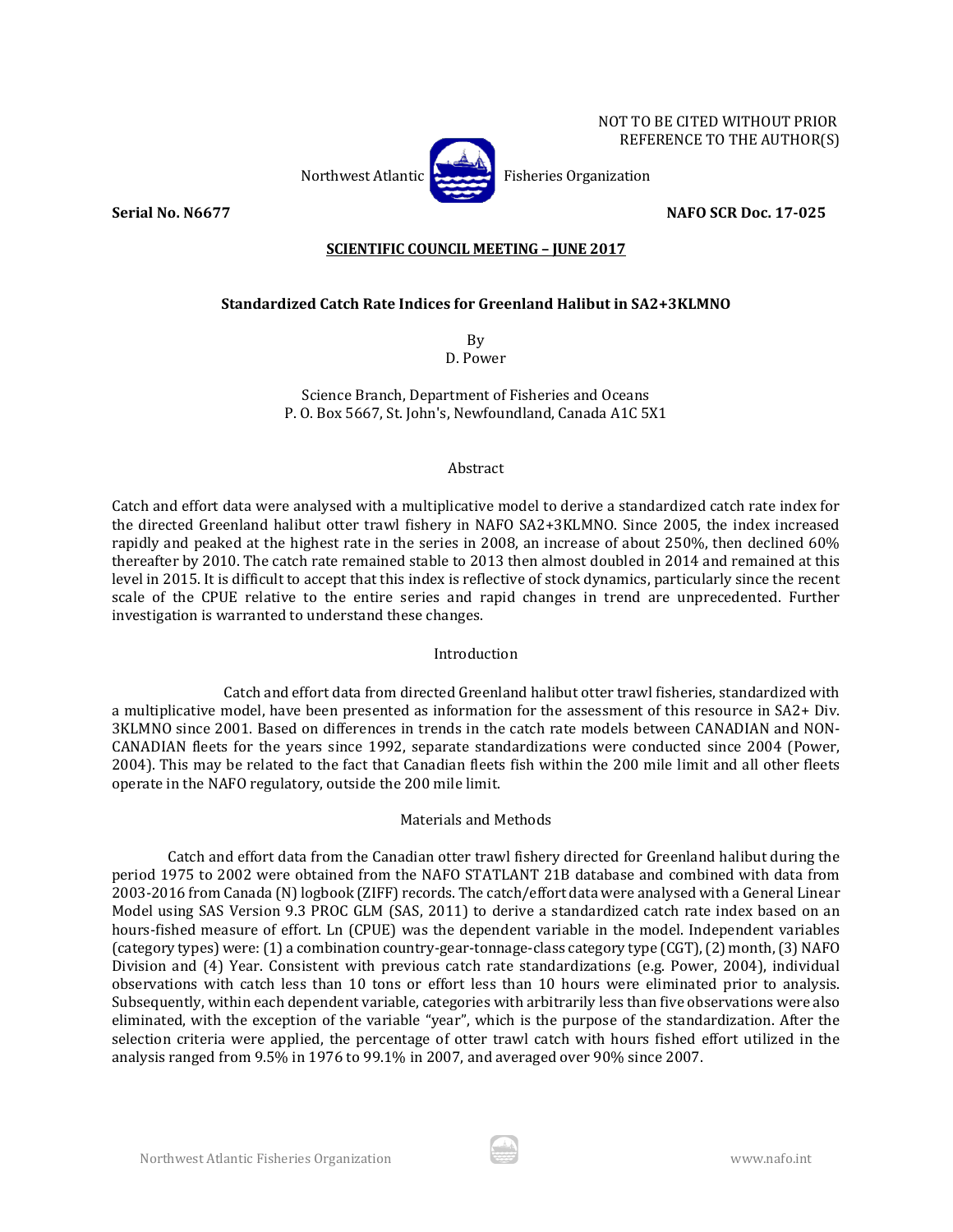#### Results and Discussion

The ANOVA results and parameter estimates (Table 1) resulted in a significant regression ( $P < 0.01$ ) explaining 69% of the variation in catch rates. Residual plots (Fig. 1) did not indicate model misspecification. Based on the regression coefficients, over the entire time series, catch rates are generally better in late spring/summer and higher in Div. 2H. The divisional coefficients also suggest catch rate decreases from north to south. The fishing power of the large trawlers (TC 7) is the highest with no significant difference between single and twin trawls.

The standardized catch rate series on the log (ln) scale (Table 2, Fig. 2) shows much between-year variability. CPUE more than doubled from 1976 to 1978 then showed a period of stability to 1984. CPUE declined by about two-thirds to 1992 although there were some sporadic increases over this period. The 1992 value was near the lowest in the series then was relatively stable to 2005. Within a five year period, the index increased rapidly and peaked at the highest rate in the series in 2008, an increase of about 250%, then declined 55% thereafter by 2010. The catch rate remained stable to 2013 then almost doubled in 2014 and remained near this level to 2016, amongst the highest in the time series.

It is difficult to accept that this index is reflective of stock dynamics, particularly since the recent scale, and, the rapid changes in trend from 2005 to 2010 are unprecedented. It would be important to investigate a finer spatial scale disaggregation of the data set for a long a series as possible in an attempt to understand the nature of the rapid changes in the recent period compared to the past.

#### References

- Power, D. 2004. Standardized Catch Rate Indices for Greenland Halibut in SA2+3KLMNO. NAFO SCR. Doc. 04/37, Serial No. N4988, 15p.
- SAS (2011). The data analysis for this paper was generated using SAS/STAT software, Version 9.3 of the SAS System for Windows. Copyright © 2011 SAS Institute Inc. SAS and all other SAS Institute Inc. product or service names are registered trademarks or trademarks of SAS Institute Inc., Cary, NC, USA.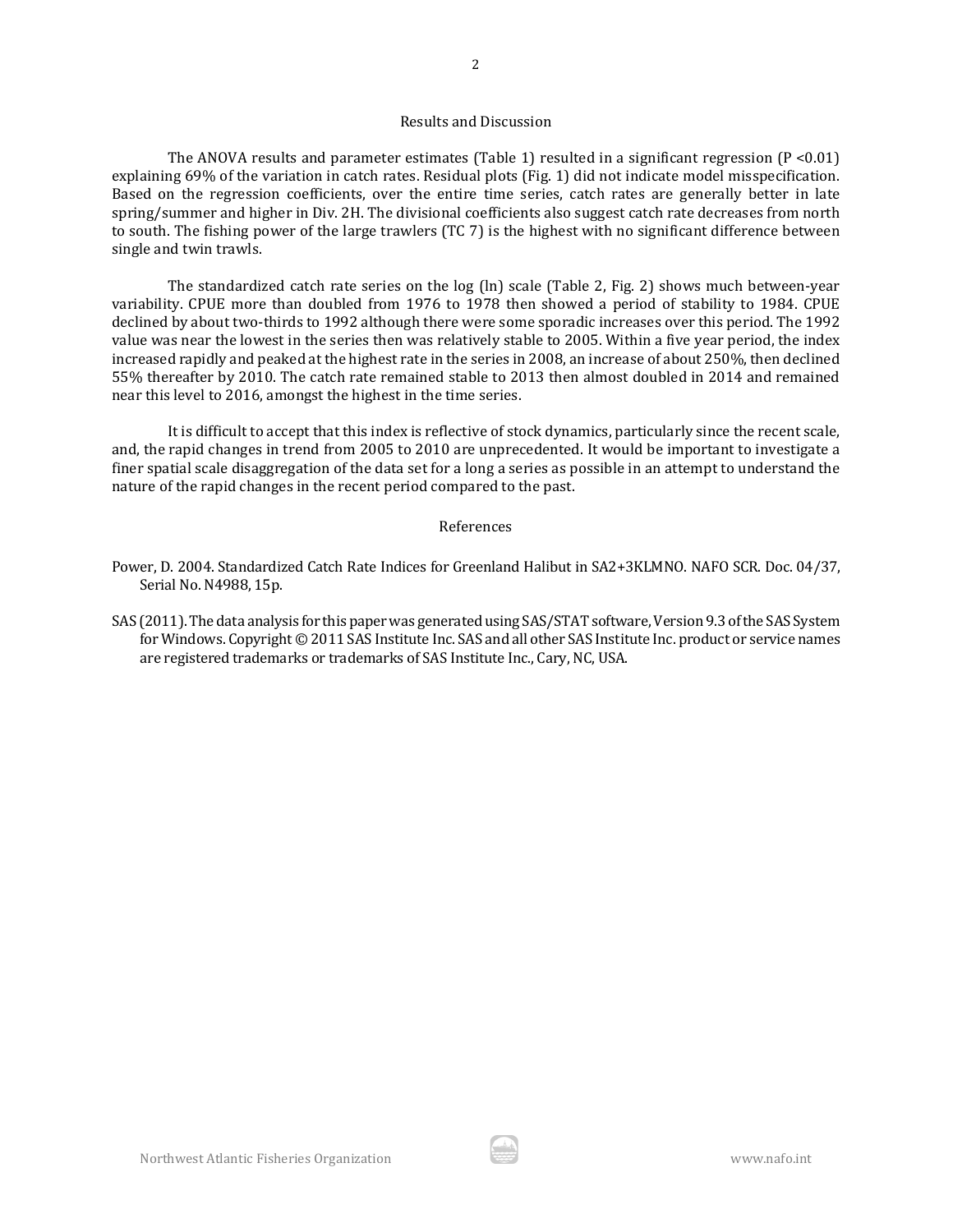Table 1. ANOVA results and regression coefficients from a SAS GLM model utilized to derive a standardized CPUE index for Greenland halibut in NAFO Div. 2HJ3KL. Analysis is based on HOURS FISHED from the Canadian ottertrawl fleet (2016 based on preliminary data).

# **GLM ANOVA MULTIPLICATIVE MODEL USING 2HJ3KL Canadian DATA to 2016 Main Effects Model**

## **The GLM Procedure**

| <b>Class Level Information</b> |  |                                                                                  |  |  |
|--------------------------------|--|----------------------------------------------------------------------------------|--|--|
| <b>Class Levels Values</b>     |  |                                                                                  |  |  |
| MO.                            |  | 12 1 2 3 4 5 6 7 8 10 11 12 90                                                   |  |  |
| DIV.                           |  | 4 23 31 32 220                                                                   |  |  |
|                                |  | CGT 7 3123 3124 3126 3127 3857 27125 31250                                       |  |  |
|                                |  | 77 78 79 80 81 82 83 84 85 86 87 88 89 90 91 92 93 94 95 96 97 98 99 100 101 102 |  |  |
|                                |  | YEAR 41 103 104 105 106 107 108 109 110 111 112 113 114 115 116 760              |  |  |

Number of Observations Read458 Number of Observations Used458

## **Dependent Variable: LNCPUE**

| <b>Source</b>      |     | DFSum of Squares Mean Square F Value Pr > F |           |                        |
|--------------------|-----|---------------------------------------------|-----------|------------------------|
| Model              | 60. | 181.0422098                                 |           | 3.0173702  14.60<.0001 |
| Error              | 397 | 82.0695440                                  | 0.2067243 |                        |
| Corrected Total457 |     | 263.1117538                                 |           |                        |

**R-SquareCoeff VarRoot MSELNCPUE Mean**<br>0.688081-69.22278 0.454669 -0.656821 0.688081-69.22278 0.454669

|      | Source DF Type III SSMean Square F Value Pr > F |            |              |
|------|-------------------------------------------------|------------|--------------|
| CGT  | 626 87267987                                    | 4.47877998 | 21.67 < 0001 |
| YFAR | 4054.98295782                                   | 1.37457395 | 6.65<.0001   |
| MO   | 11 9.49541624                                   | 0.86321966 | 4.18<.0001   |
| DIV. | 313 80083069                                    | 4 60027690 | 22.25<.0001  |

| Parameter | <b>Estimate</b> | <b>Standard Errort Value Pr &gt; Itl</b> |             |
|-----------|-----------------|------------------------------------------|-------------|
| Intercept | -1.163113559B   | 0.33883135                               | -3.430.0007 |
| CGT 3123  | -0.640466155B   | 0.11463826                               | -5.59<.0001 |
| CGT 3124  | -0.191562776B   | 0.20179983                               | -0.950.3431 |
| CGT 3126  | 0.115944007B    | 0.12193482                               | 0.950.3422  |
| CGT 3127  | 0.508220417B    | 0.09581581                               | 5.30 < 0001 |
| CGT 3857  | 0.650848513B    | 0.11666149                               | 5.58 < 0001 |
| CGT 27125 | 0.104760059B    | 0.11030814                               | 0.950.3428  |
| CGT 31250 | 0.000000000B    |                                          |             |
| YEAR 77   | 0.316337277B    | 0.38428376                               | 0.820.4109  |
| YEAR 78   | 0.886103615B    | 0.36856659                               | 2.400.0167  |
| YEAR 79   | 0.849556945B    | 0.42097308                               | 2.020.0443  |
| YEAR 80   | 1.084150114B    | 0.35338268                               | 3.070.0023  |
| YEAR 81   | 0.823288160B    | 0.35470885                               | 2.320.0208  |
| YEAR 82   | 0.895787062B    | 0.36140423                               | 2.480.0136  |
| YEAR 83   | 0.889079953B    | 0.34699548                               | 2.560.0108  |
| YEAR 84   | 1.018658891B    | 0.35364266                               | 2.880.0042  |
| YEAR 85   | 0.603431450B    | 0.35486956                               | 1.700.0898  |
| YEAR 86   | 0.341228645B    | 0.37406542                               | 0.910.3622  |

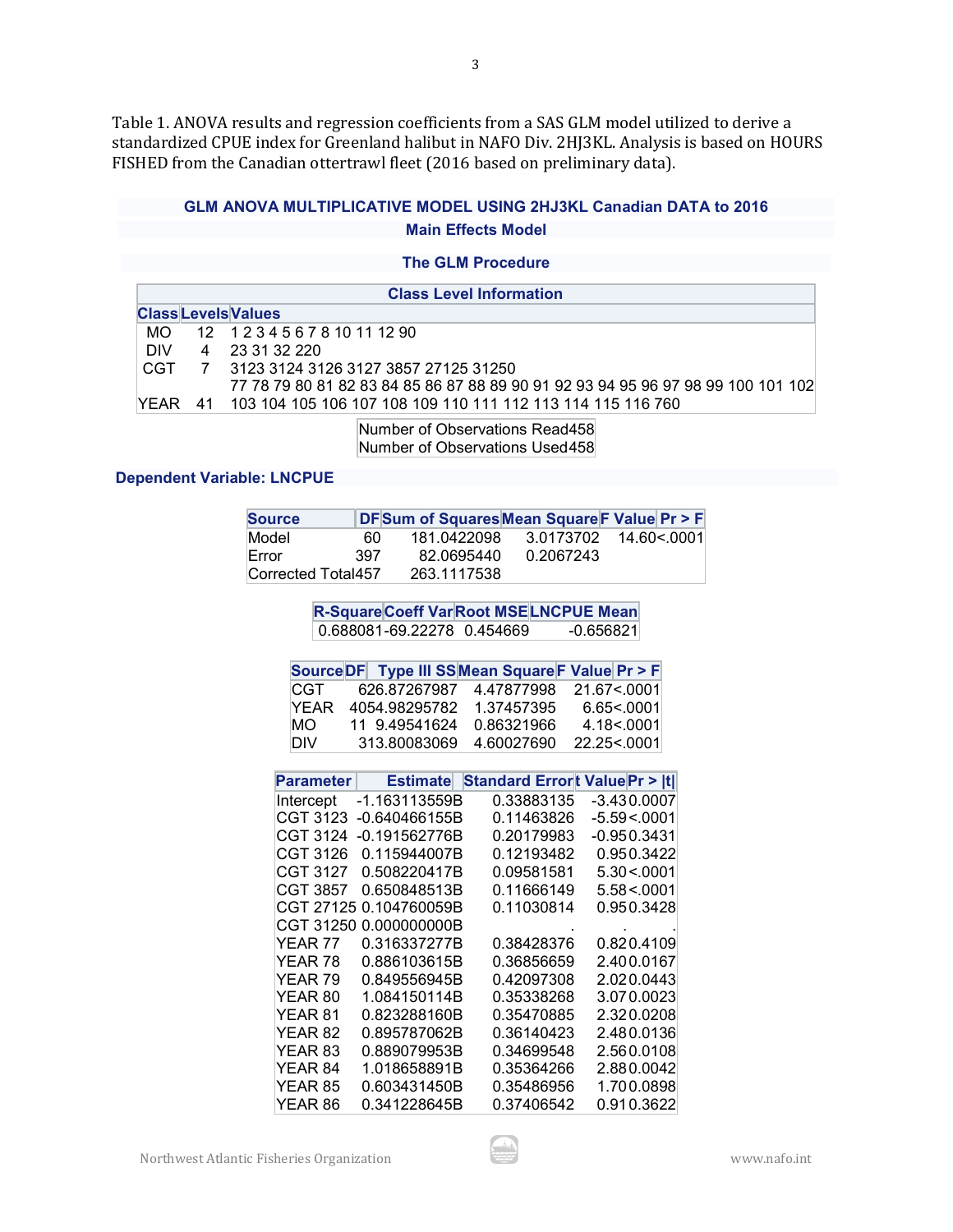|       | <b>Parameter</b>                   | <b>Estimate</b>              | <b>Standard Errort Value Pr &gt;  t </b> |                          |
|-------|------------------------------------|------------------------------|------------------------------------------|--------------------------|
|       | YEAR 87                            | 0.853455948B                 | 0.38547464                               | 2.210.0274               |
|       | YEAR 88                            | 0.008097426B                 | 0.40134449                               | 0.020.9839               |
| nued) | YEAR <sub>89</sub>                 | 0.478450942B                 | 0.37683172                               | 1.270.2049               |
|       | YEAR 90                            | 0.483135666B                 | 0.35332779                               | 1.370.1723               |
|       | YEAR 91                            | 0.128334623B                 | 0.34772914                               | 0.370.7123               |
|       | YEAR <sub>92</sub>                 | 0.105305992B                 | 0.34520678                               | 0.310.7605               |
|       | YEAR <sub>93</sub>                 | 0.211993733B                 | 0.35577375                               | 0.600.5516               |
|       | YEAR 94                            | 0.315002990B                 | 0.40041219                               | 0.790.4319               |
|       | YEAR 95                            | 0.476223833B                 | 0.45982095                               | 1.040.3010               |
|       | YEAR 96                            | 0.281835294B                 | 0.36518725                               | 0.770.4407               |
|       | YEAR 97                            | 0.629732754B                 | 0.37060961                               | 1.700.0901               |
|       | YEAR 98                            | 0.252953904B                 | 0.46135160                               | 0.550.5838               |
|       | YEAR 99                            | 0.138718392B                 | 0.46370000                               | 0.300.7650               |
|       | <b>YEAR 100</b>                    | 0.448148385B                 | 0.36338943                               | 1.230.2182               |
|       | <b>YEAR 101</b>                    | 0.658542393B                 | 0.34964546                               | 1.880.0604               |
|       | <b>YEAR 102</b>                    | 0.245123635B                 | 0.35783433                               | 0.690.4937               |
|       | <b>YEAR 103</b>                    | 0.183409944B                 | 0.34020113                               | 0.540.5901               |
|       | <b>YEAR 104</b>                    | 0.195181758B                 | 0.34432936                               | 0.570.5711               |
|       | <b>YEAR 105</b>                    | 0.249672804B                 | 0.34590377                               | 0.720.4708               |
|       | <b>YEAR 106</b>                    | 0.909021947B                 | 0.36576677                               | 2.490.0134               |
|       | <b>YEAR 107</b>                    | 1.355012344B                 | 0.38038683                               | 3.560.0004               |
|       | <b>YEAR 108</b>                    | 1.488047575B                 | 0.38717628                               | 3.840.0001               |
|       | <b>YEAR 109</b>                    | 1.332029590B                 | 0.36364919                               | 3.660.0003               |
|       | YEAR 110                           | 0.668291012B                 | 0.35033477                               | 1.910.0572               |
|       | YEAR 111                           | 0.739875887B                 | 0.35469338                               | 2.090.0376               |
|       | <b>YEAR 112</b>                    | 0.573994311B                 | 0.35324860                               | 1.620.1050               |
|       | <b>YEAR 113</b><br><b>YEAR 114</b> | 0.700797167B<br>1.238555705B | 0.35588266<br>0.35983708                 | 1.970.0496<br>3.440.0006 |
|       | <b>YEAR 115</b>                    | 1.164294496B                 | 0.36828273                               | 3.160.0017               |
|       | <b>YEAR 116</b>                    | 1.433613070B                 | 0.36913036                               | 3.880.0001               |
|       | <b>YEAR 760</b>                    | 0.000000000B                 |                                          |                          |
|       | MO <sub>1</sub>                    | -0.042729409B                | 0.13734278                               | $-0.310.7559$            |
|       | MO <sub>2</sub>                    | 0.095213509B                 | 0.14247976                               | 0.670.5044               |
|       | MO <sub>3</sub>                    | -0.041884628B                | 0.12742317                               | $-0.330.7426$            |
|       | MO <sub>4</sub>                    | 0.096392108B                 | 0.11291299                               | 0.850.3938               |
|       | MO <sub>5</sub>                    | 0.224766963B                 | 0.11252156                               | 2.000.0464               |
|       | MO 6                               | 0.254093097B                 | 0.10170917                               | 2.500.0129               |
|       | MO <sub>7</sub>                    | 0.092903306B                 | 0.09627460                               | 0.960.3351               |
|       | MO <sub>8</sub>                    | 0.099770011B                 | 0.09467162                               | 1.050.2926               |
|       | <b>MO 10</b>                       | -0.184321969B                | 0.12566291                               | $-1.470.1432$            |
|       | <b>MO 11</b>                       | -0.438691371B                | 0.12942409                               | $-3.390.0008$            |
|       | <b>MO 12</b>                       | -0.024819406B                | 0.12607276                               | $-0.200.8440$            |
|       | <b>MO 90</b>                       | 0.000000000B                 |                                          |                          |
|       | <b>DIV 23</b>                      | -0.086668018B                | 0.09265070                               | $-0.940.3501$            |
|       | <b>DIV 31</b>                      | -0.470179567B                | 0.09540751                               | $-4.93 < 0001$           |
|       | <b>DIV 32</b>                      | -0.540150717B                | 0.10254909                               | $-5.27 < 0001$           |
|       | <b>DIV 220</b>                     | 0.000000000B                 |                                          |                          |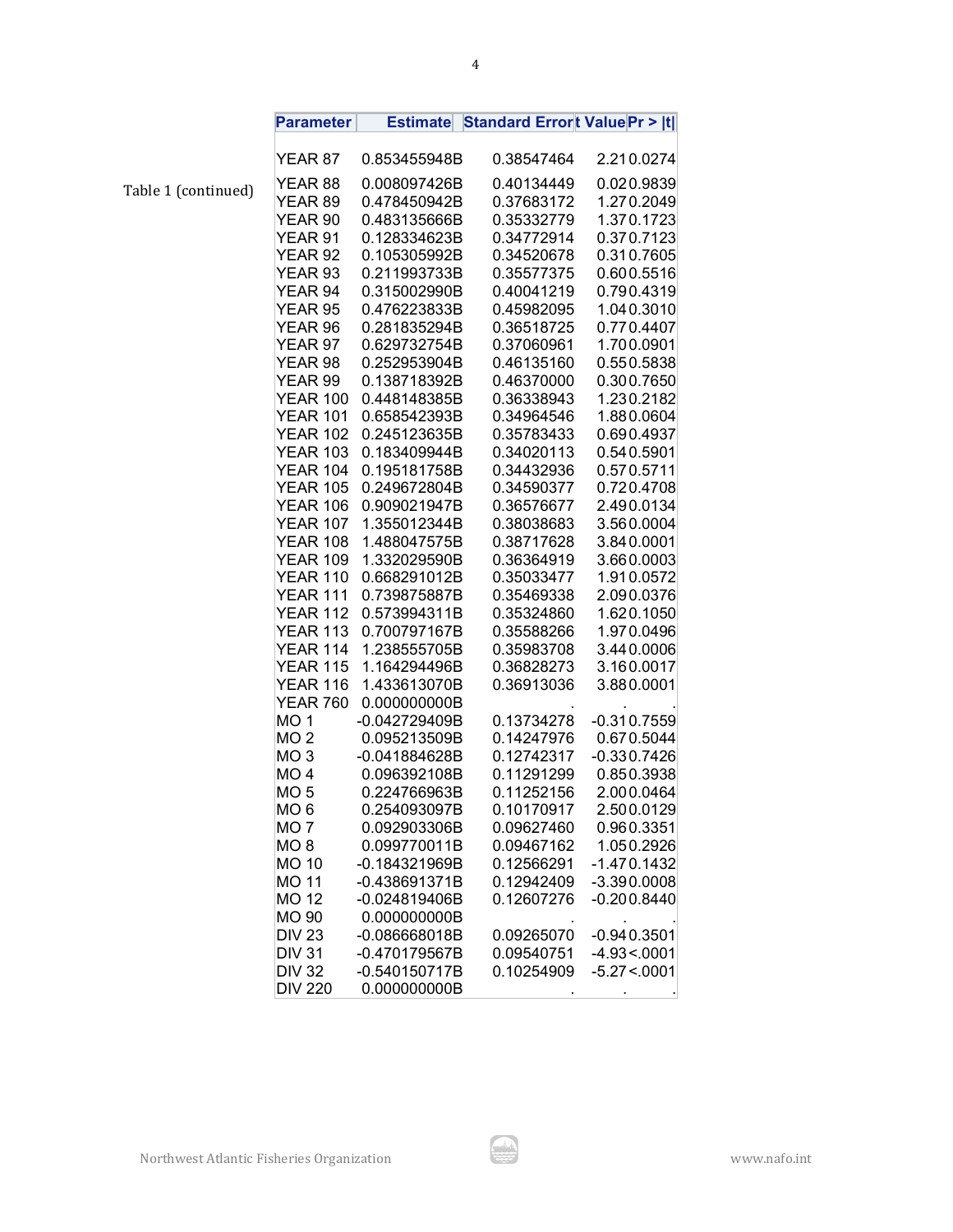Note: The X'X matrix has been found to be singular, and a generalized inverse was used to solve the nor mal equations. Terms whose estimates are followed by the letter 'B' are not uniquely estimable.

> LEGEND FOR ANOVA RESULTS: CGT CODES: All are Stern Trawlers  $3123 = Can(NFLD)$  Otter Trawl TC 3<br> $3124 = " " TC 4$  $3124 = " " " "$ <br> $3125 = " " "$  $3125 =$  "  $TC5$ <br> $3126 =$  "  $TC6$ 3126 = " TC 6<br>3127 = " TC 7  $3127 = "$ 3857 = " Twin Otter Trawl TC 7  $27125 = Can(M)$  Otter Trawl TC 5 DIVISION CODES: 22 = 2H, 23 = 2J, 31 = 3K, 32 = 3L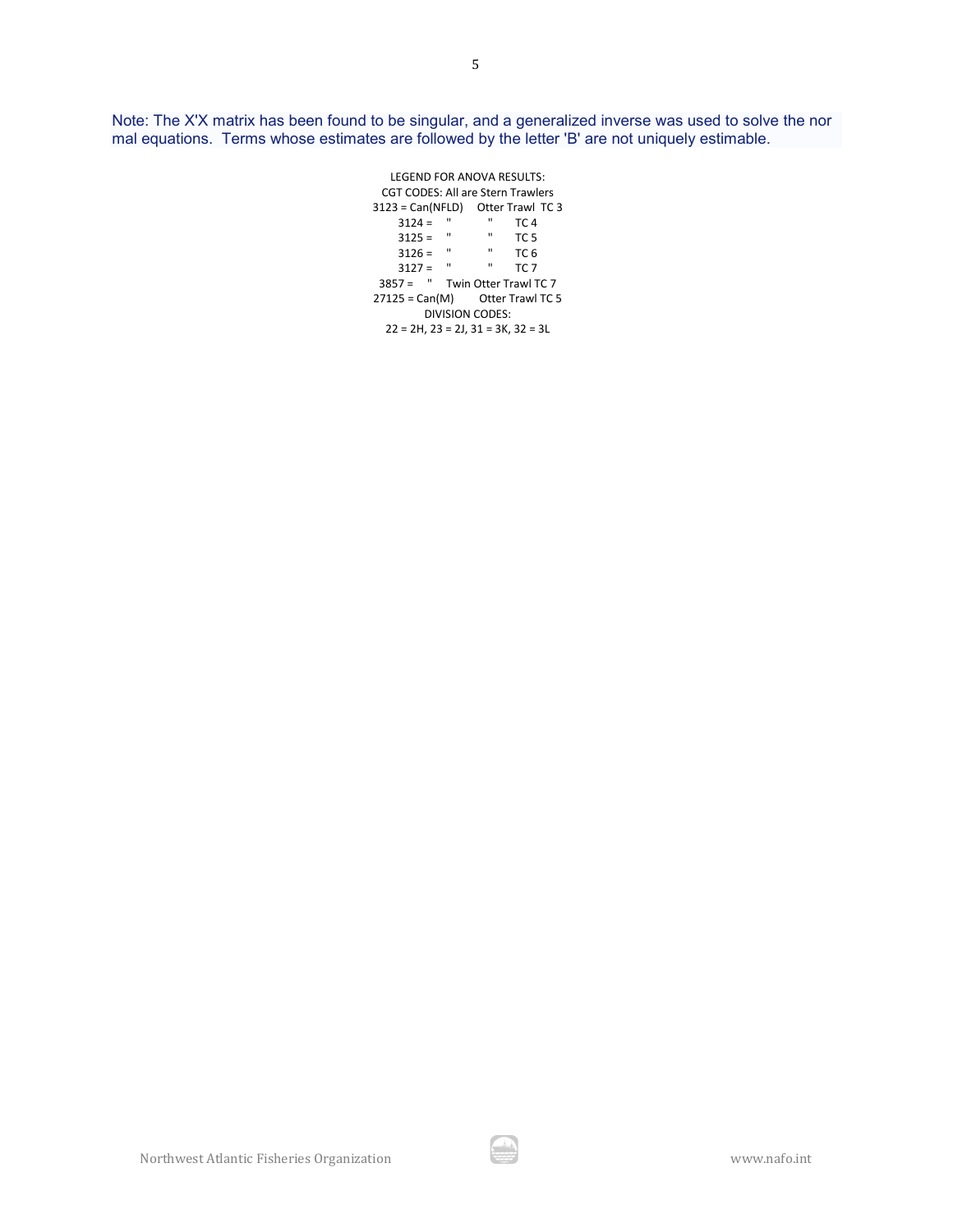Table 2. Standardized CPUE for Greenland halibut in NAFO 2HJ3KL based on a SAS GLM model utilizing HOURS FISHED as a measure of effort. Results are from the CANADIAN OTTERTRAWL fleet (2016 based on preliminary data).

**The GLM Procedure**

| <b>Least Squares Means</b>              |                                |                                         |  |  |
|-----------------------------------------|--------------------------------|-----------------------------------------|--|--|
| YEARLNCPUE LSMEANStandard Error Pr >  t |                                |                                         |  |  |
| 77                                      | -1.03188569                    | 0.21651119<.0001                        |  |  |
| 78                                      | $-0.46211935$                  | 0.173704900.0081                        |  |  |
| 79                                      | $-0.49866602$                  | 0.275247930.0708                        |  |  |
| 80                                      | $-0.26407285$                  | 0.138586410.0574                        |  |  |
| 81                                      | $-0.52493480$                  | 0.13312297 <.0001                       |  |  |
| 82                                      | $-0.45243590$                  | 0.163540650.0059                        |  |  |
| 83                                      | $-0.45914301$                  | 0.128933400.0004                        |  |  |
| 84                                      | -0.32956407                    | 0.150224020.0288                        |  |  |
| 85                                      | $-0.74479151$                  | 0.15348812 <. 0001                      |  |  |
| 86                                      | -1.00699432                    | 0.18419347 <. 0001                      |  |  |
| 87                                      | -0.49476702                    | 0.219798420.0249                        |  |  |
| 88                                      | -1.34012554                    | 0.24107521 < 0001                       |  |  |
| 89                                      | -0.86977202                    | 0.20150814<.0001                        |  |  |
| 90                                      | -0.86508730                    | 0.14561478 <. 0001                      |  |  |
| 91                                      | -1.21988834                    | 0.12514320 <. 0001                      |  |  |
| 92                                      | -1.24291697                    | 0.11455163<.0001                        |  |  |
| 93                                      | -1.13622923                    | 0.13919123<.0001                        |  |  |
| 94                                      | -1.03321997                    | 0.24291271 <. 0001                      |  |  |
| 95                                      | $-0.87199913$                  | 0.336049600.0098                        |  |  |
| 96                                      | -1.06638767                    | 0.17526396 <. 0001                      |  |  |
| 97                                      | $-0.71849021$                  | 0.187943110.0002                        |  |  |
| 98                                      | -1.09526906                    | 0.331156550.0010                        |  |  |
| 99                                      | -1.20950457                    | 0.333237900.0003                        |  |  |
| 100                                     | $-0.90007458$                  | 0.16603653<.0001                        |  |  |
| 101                                     | -0.68968057                    | 0.12626335 <. 0001                      |  |  |
| 102                                     | -1.10309933                    | 0.15156952<0001                         |  |  |
| 103                                     | -1.16481302                    | 0.09974566 <.0001                       |  |  |
| 104                                     | $-1.15304121$                  | $0.11653541 \le 0001$                   |  |  |
| 105                                     | -1.09855016                    | 0.10998977 <. 0001                      |  |  |
| 106                                     | $-0.43920102$                  | 0.161720480.0069                        |  |  |
| 107                                     | 0.00678938                     | 0.187910610.9712                        |  |  |
| 108                                     | 0.13982461                     | 0.201180970.4874                        |  |  |
| 109<br>110                              | $-0.01619337$                  | 0.153319330.9159                        |  |  |
| 111                                     | $-0.67993195$<br>$-0.60834708$ | 0.12431105 <. 0001<br>0.12443482 <.0001 |  |  |
| 112                                     | $-0.77422865$                  | 0.12135051<.0001                        |  |  |
| 113                                     | $-0.64742580$                  | 0.12630476 <. 0001                      |  |  |
| 114                                     | -0.10966726                    | 0.135022470.4172                        |  |  |
| 115                                     | $-0.18392847$                  | 0.153341450.2311                        |  |  |
| 116                                     | 0.08539011                     | 0.152672110.5763                        |  |  |
| 760                                     | -1.34822296                    | 0.33379651 <. 0001                      |  |  |
|                                         |                                |                                         |  |  |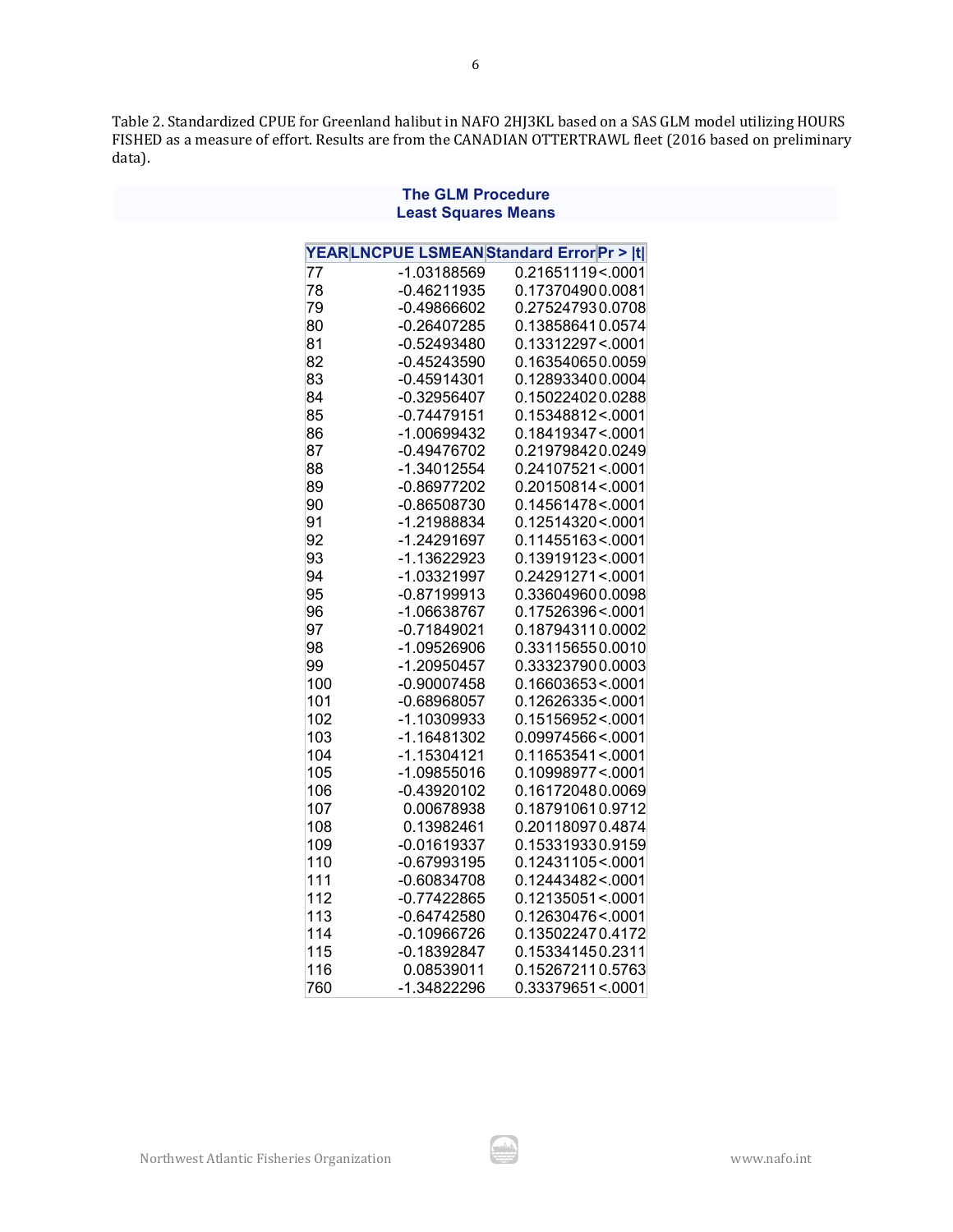

Fig. 1. Diagnostic plots from SAS PROC GLM